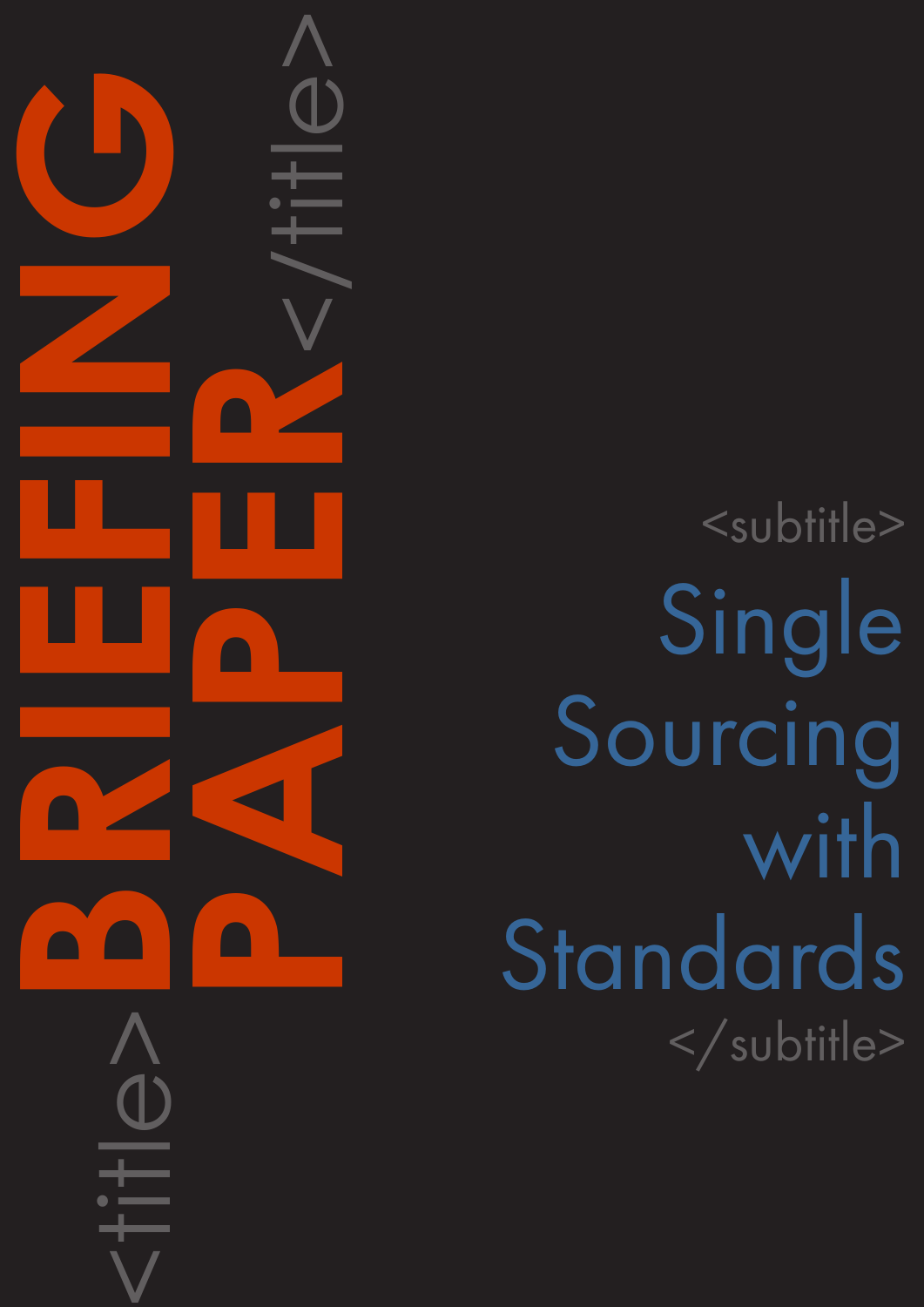**[Wikipedia](http://en.wikipedia.org/wiki/Single-sourcing)** 

### CAPDM Ltd. CAPDM Ltd.

Introduction and About twenty five years ago an information revolution occurred in global information publishing and delivery. The World Wide Web was established, greatly aided by a well refined international standard for information called ["HTML"](http://en.wikipedia.org/wiki/HTML). This revolution allowed organisations and individuals to publish information instantly around the world, at relatively low cost. It is still under way, but few organisations and individuals have yet to experience its benefits.

> Like any revolution, there are difficult and sometimes painful adjustments to be made before the benefits can be obtained. All organisations and individuals involved in the processes of producing and delivering education and learning materials have been challenged by it, and many are still struggling in one way or another, to cope with the extra cost or technicalities of working with online media as well as print.

> Education publishers, particularly small ones, are still challenged to produce and publish effective products for online education from existing print legacy assets, and to achieve this cost effectively at scale. Many costly failures in "eLearning" have been experienced, and many product offerings are still inflexible and poorly fit for purpose.

> Education providers including professional associations, universities and training providers have been challenged to design better individual teaching, learning and professional development experiences, and deliver them more conveniently at a distance. Much expensive "hand crafting" of online learning materials is still being endured, and in general the large scale provision of good quality learning materials for use online is still seen as too expensive and difficult.

**What** is single sourcing? So is there a magic bullet for education providers – a single solution that can take away most of these struggles with high preparation costs, low convenience and poor quality? Yes. Its called "single sourcing", and if you want to know more about it and what it can do for your organisation, read on.

> What this means is that you can now afford to create a "single **master** file" of your book, assessment, article, study guide etc. and capture in it all of the meaning you need to create more useful print and online products. You only have to edit that single file when you want to change or enhance it. This saves time and prevents duplication of effort, because you then use the single source to batch generate all of your print and online products in seconds.

Ten years before the arrival of the World Wide Web, a prior revolution occurred in information publishing when a new ISO standard for information called ["SGML"](http://en.wikipedia.org/wiki/SGML) provided a better way to publish information and capture knowledge. This prior revolution laid the electronic publishing foundations for the World Wide Web, but it also established the concept of "**Single sourcing**" as described thus in Wikipedia:

"Single sourcing, also known as single source publishing, allows the same content to be used in different documents or in various formats… Eliminating duplicate content can reduce translation and maintenance costs, improve consistency and minimise errors."

[Wikipedia Definition of "Single Sourcing"](http://en.wikipedia.org/wiki/Single-sourcing) 

It works by capturing your valuable new or legacy learning materials into a more flexible format called [XML](http://en.wikipedia.org/wiki/XML) (eXtensible Markup Language). Like the older SGML standard, XML allows you to capture the meaning of the information as well as the content, in a non-proprietary way.

Figure 1 illustrates how web pages, which actually have little meaning attached to them, can be converted into XML using flexible labels or "tags" to record the extra semantics. In this example, a learning "<outcome>" has been identified and recorded in the XML form, whereas it has to be labelled as a simple "<P>"paragraph in the web page form because the web page standard only has a limited set of labels.



#### Figure 1: Adding XML markup to your course masters to create more reusable single source masters and richer online interactions

The same 'semantic capture' process can be used to convert Microsoft Word files into XML, and typical industry conversion processes can convert a 100 page Word documents in less than a minute with an average accuracy of greater than 80%.

"…Ideally, the tools used for single-sourcing do not require human intervention to customise the formatting or content for the various outputs."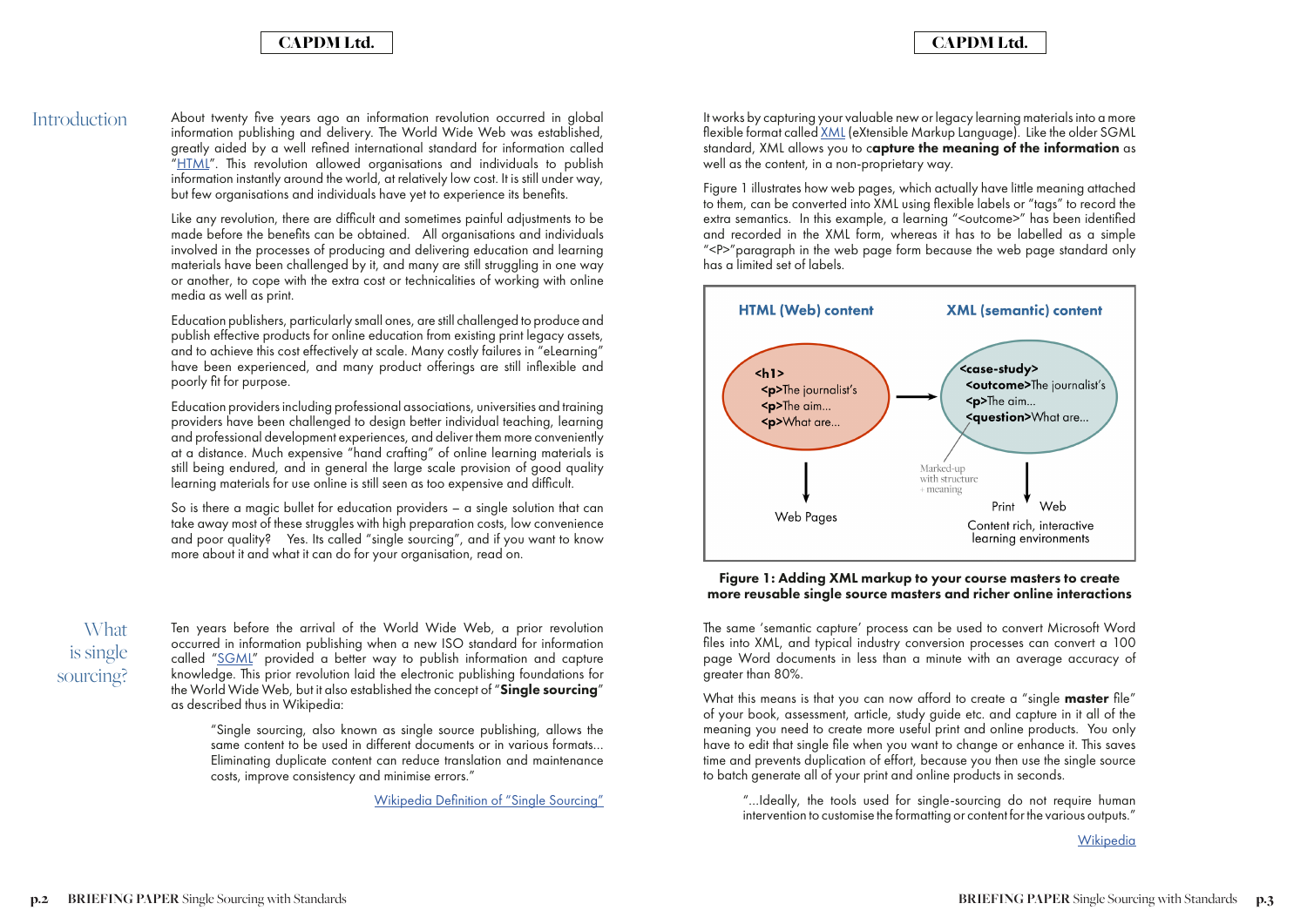#### CAPDM Ltd. CAPDM Ltd.

# Why open standards

Batch processing tools can take single source masters, and professionally typeset then as 700 page academic textbooks in 2 minutes, or generate 3500 HTML files in the same space of time to enrich your online learning environments. This extreme productivity improvement not only removes much of the drudgery of traditional typesetting, but also lets you generate many formatted outputs (web pages, mobile assessments, electronic books) in minutes from the same single master.

Single sourcing brings 'manufacturing' efficiencies to the production of learning materials in the same way Henry Ford revolutionised the production of automobiles. For managing large and complex domains of learning materials, it is quite simply the only way to do it cost effectively and at scale.

"A Standard is a documented agreement containing technical specifications or other precise criteria to be used consistently as rules, guidelines, or definitions of characteristics, to ensure that materials, products, processes and services are fit for their purpose."

#### [The International Organisation for Standards \(ISO\)](http://www.iso.org/iso/home.htm)

So what? Well, their main value is that they contribute to making life simpler, and to increasing the reliability and effectiveness of the goods and services we use. For example, the format of the credit cards, phone cards, and "smart" cards that have become commonplace is derived from an ISO International Standard. Adhering to the standard, which defines such features as an optimal thickness (0.76 mm), means that the cards can be used worldwide. Consider this benefit, the next time you travel.

The last thing you want to do is make a substantial, one-off investment in single sourcing, and find yourself tied to a proprietary vendor of format. It makes commercial sense then that the choice of formats you use for your single master sources, should be based on open, semantic standards, and XML is the most pragmatic choice for the majority of education content providers.

Single sourcing has already revolutionised the engineering documentation and news publishing industries, and is now poised to do so in education publishing and management. Why?

It can deliver an appreciable cost saving over the lifetime of an average information product (typically of the order 40-60%); it enables greater reuse of valuable information assets; and it drives up the quality and consistency of your education products. Single sourcing underpins the drastic reductions in cost that the batch processing of information enables, but an important by-product

of the process is that you get much more consistent (better quality) materials, produced more quickly for all output media.

It is also highly strategic because it helps you to do the following:

- 1. Control your own education content rather than handing it over to a commercial publisher to produce for you. This is true for textbooks, journals, assessment banks, case studies and other valuable knowledge assets you produce and maintain for your own core business use.
- 2. Centralise your CPD and distance learning programme developments by bringing the assets back in-house, even when you outsource their production and delivery.
- 3. Keep your delivery options open and migrate easily from paper to online, and from one VLE system to another.
- 4. Set your own standards and maintain them by encoding your own competency frameworks semantically using XML, and applying them to your various CPD and distance learning contexts.
- 5. Cherish and publish your own professional knowledge by committing to maintain and steadily enhance your education assets.
- 6. Outsource more intelligently, by being more clear about what you want to resource directly yourself and by what you must keep and manage yourself.
- 7. Partner more easily with other education providers by holding your materials in a much 'healthier' state which can be more easily re-used, re-styled and re-branded by your business partners.
- 8. Build a complete single solution for all your print and electronic publishing needs, and allow expert online CPD partners to share it with you.

The World's largest on-line MBA programme at Edinburgh Business School is now being delivered from its third VLE system. 20 million words of course materials in four languages; 8,000 diagrams and sundry other media objects were reused – without a single character having to be changed. This highly successful programme proved a 15 year record of successful single source publishing with open standards.

During the last ten years, the World Wide Web has continued to expand rapidly. However, it has also become more complex and more interactive. Some say it is well on the way to becoming more meaningful and useful too as the developers of the next generation of world wide web or "[Web 2.0](http://en.wikipedia.org/wiki/Web2)" are working to achieve.

To cope with the increasing complexities of publishing education materials for more interactive delivery in more languages and on more convenient devices, tomorrow's, education providers will turn to single source publishing solutions and standards. The sooner you start, the sooner the resources being spent today

# The bottom line

## Summary